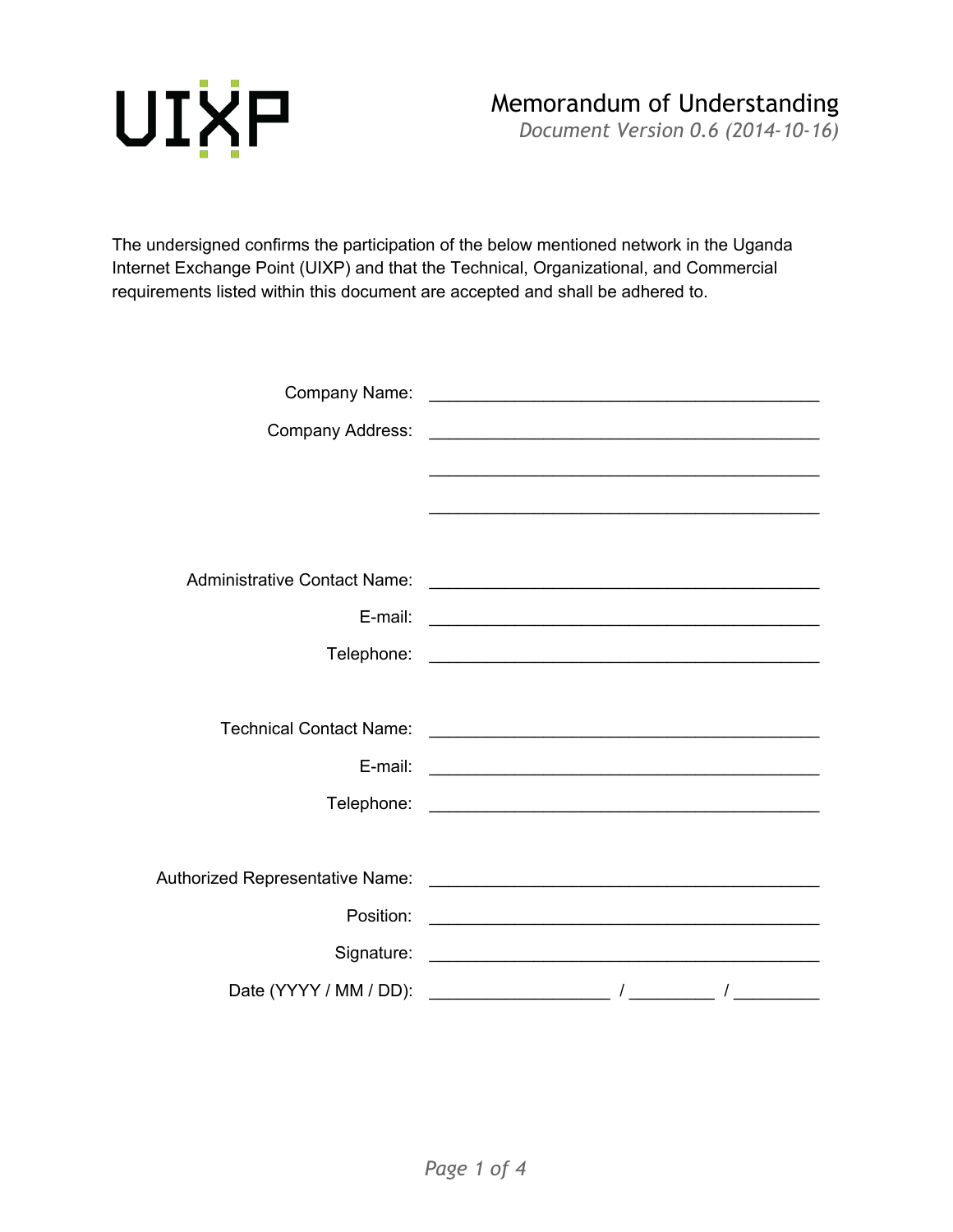# UIXP

#### Memorandum of Understanding

*Document Version 0.6 (2014-10-16)*

### A. Technical requirements

- 1. Participants shall be provided with 2U rack space. Participants who wish to utilize additional rack-space must acquire written consent from the UIXP Management Team.
- 2. All participant equipment must be rack-mountable and installed within the participant's designated rack-space. Any equipment that is not rack-mountable must be specifically approved in writing by the UIXP management team prior to installation. All other equipment shall be removed without warning.
- 3. UIXP provides all participants with a layer-2 switch fabric, a designated switch port, and BGP route servers.
- 4. Participants may only connect equipment which they own and operate themselves to the UIXP. They may not connect equipment on behalf of third parties.
- 5. Peers may only utilize a single layer-2 MAC address to connect a single layer-3 router to the UIXP switch fabric.
- 6. UIXP participants are encouraged to advertise their IP address prefix(es) to the UIXP route servers. Peers shall not advertise IP address prefix(es) other than their own without the prior written permission of the assigned holder of the address space. A copy of this written permission must be submitted to the UIXP.
- 7. Peers shall not use any UIXP switch port other than the one allocated to them. Participants who wish to use additional ports must first acquire the written consent of the UIXP Management Team.
- 8. Peers shall not advertise a next-hop other than their own.
- 9. Peering between routers across UIXP shall be via BGP-4.
- 10. Peers shall not generate unnecessary route flap.
- 11. Peers are strongly encouraged to make consistent routing announcements to UIXP neighbors, upstream neighbors, and all other IP peering interconnects.
- 12. Peers shall not point their default route to the UIXP or any peer.
- 13. Participants must, on all interfaces connected to the UIXP switch fabric, disable Proxy ARP, ICMP redirect, CDP, IRDP, directed broadcasts, IEEE802 Spanning Tree, any interior routing protocol broadcasts, and any MAC layer broadcasts other than ARP or inverse-ARP.
- 14. Peers must, on all interfaces connected to the UIXP switch fabric, disable any duplex, speed, or other link parameter auto-sensing.
- 15. Peers must set netmasks on all interfaces connected to the UIXP to include the entire UIXP peering LAN (currently 196.223.25.0/25 and 2001:43f8:0130::/112).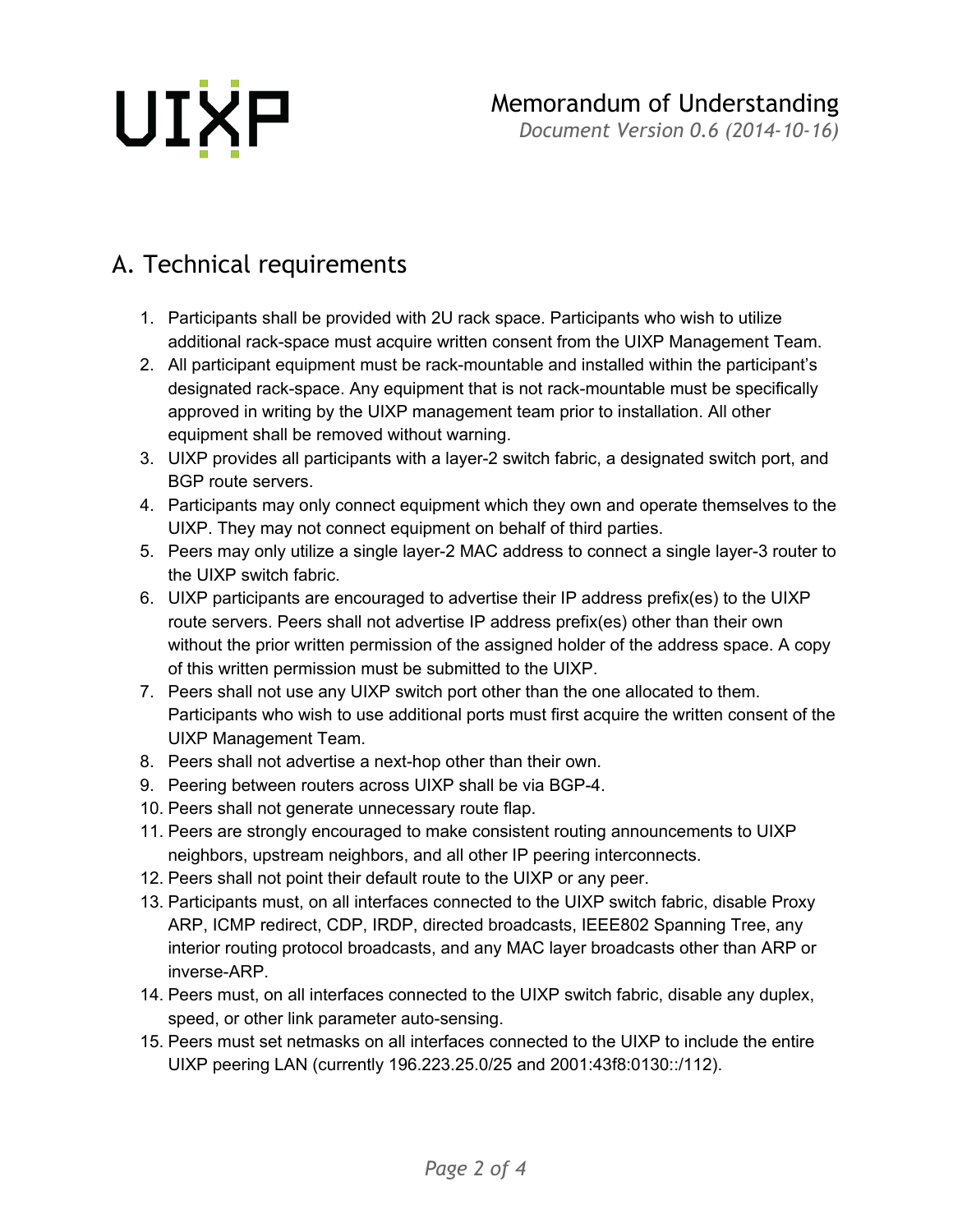# UIXP

*Document Version 0.6 (2014-10-16)*

- 16. Peers shall avoid congestion on their interfaces or transmission links at or into UIXP so as to not cause unwanted latency or packet loss for traffic at the UIXP.
- 17. Participants shall not announce ("leak") prefixes including some or all of the UIXP peering LAN to other networks without explicit permission of UIXP.
- 18. Participants must clearly label all equipment that resides at the UIXP facility with ownership and contact information.
- 19. Participants must not touch any equipment and/or cabling owned by other UIXP participants without the explicit permission of the UIXP or the participant who owns the equipment.
- 20. Participants shall not install traffic monitoring software to monitor traffic passing through UIXP, except through their own router ports. UIXP may monitor any port, however any information gathered shall be kept strictly confidential except where required by law or where a violation of this Memorandum of Understanding has been determined by the UIXP Management Team. The UIXP Management Team shall notify all participants of any monitoring system implementations or changes.
- 21. Participants shall endeavor to provide advance notice via email to each of their BGP peers, in the event that a service disruption or discontinuity of BGP peering can be foreseen.
- 22. The UIXP shall publicly publish per-port and aggregate statistics of traffic flowing over the exchange switch.
- 23. Participants shall not intentionally provide transit services across the UIXP switch fabric.
- 24. Failure to comply with any of the above requirements may result in temporary or permanent disconnection.

### B. Organizational Requirements

- 1. Participants have a duty of confidentiality to the other UIXP participants in UIXP affairs.
- 2. Peers must provide 24x7 contact details for use by UIXP staff.
- 3. In matters of the UIXP, the primary means of communication shall be via email.
- 4. Peers must not refer customers or customers' agents to UIXP staff. All queries must be directed through the peer's support staff.
- 5. Peers must not carry out any illegal activities through UIXP. All participants are to obey the laws of the country. Failure to comply may result in temporary or permanent disconnection.
- 6. Participants are required to pay all fees (according to Section C of this document) in advance. Failure to do so shall result in immediate disconnection.